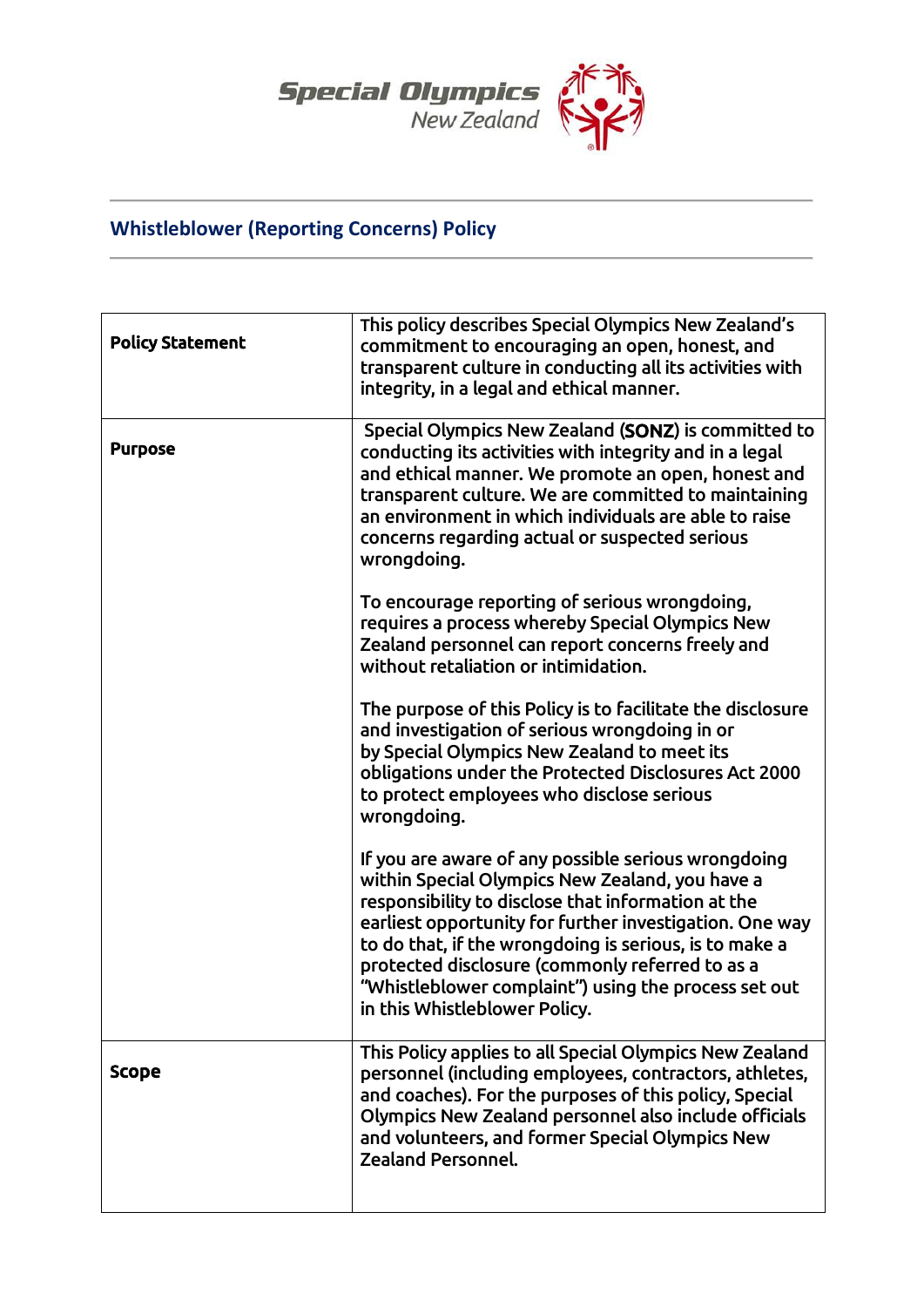## **Special Olympics**



| <b>Definitions</b>                     | Whistleblower<br>All Special Olympics New Zealand personnel<br>who make a report in good faith under this Policy in<br>connection with serious wrongdoing (disclosure) and<br>wants to protect themselves against retaliation for<br>having made the disclosure.                                                                                                                                                                                                                                                                                                                                                                                                                                                                                                                                                              |  |
|----------------------------------------|-------------------------------------------------------------------------------------------------------------------------------------------------------------------------------------------------------------------------------------------------------------------------------------------------------------------------------------------------------------------------------------------------------------------------------------------------------------------------------------------------------------------------------------------------------------------------------------------------------------------------------------------------------------------------------------------------------------------------------------------------------------------------------------------------------------------------------|--|
|                                        | <b>Whistleblower Protection Officer (WPO)</b><br>A designated Special Olympics New<br>Zealand representative responsible for protecting and<br>safeguarding the interests of whistleblowers. The<br>WPO will have access to independent advisors as<br>required. Special Olympics New Zealand's WPOs are<br>the CEO, Sports Director, RSC Director & Events<br>Director.                                                                                                                                                                                                                                                                                                                                                                                                                                                      |  |
|                                        | Whistleblower Investigations Officer (WIO)<br>A designated Special Olympics New<br>Zealand representative with responsibility for<br>conducting preliminary investigations into disclosures<br>received from a whistleblower. The WIO will<br>investigate the substance of the disclosure to<br>determine whether there is evidence in support of the<br>disclosure, or alternatively to refute the disclosure. The<br>WIO will be appointed by the WPO on a case by<br>case basis, depending on the nature of the disclosure<br>and will be a person who is not associated with the<br>area under investigation. A WIO may be an internal or<br>external person, depending on the circumstances.                                                                                                                             |  |
| <b>Reporting Serious</b><br>Wrongdoing | If a Special Olympics New Zealand employee, former<br>employee, contractor, player, or volunteer becomes<br>aware of serious wrongdoing, they are encouraged to<br>report the conduct. This Policy is one way of reporting<br>wrongdoing. Wrongdoing may also be reported<br>through normal communications channels. For<br>example:<br>• Whistleblowers may wish to discuss the matter<br>informally with the CEO, direct manager or<br>another Special Olympics New Zealand manager<br>in the first instance to determine whether an<br>incident of serious wrongdoing has occurred. At<br>all times these discussions will remain<br>confidential. The whistleblower may also<br>contact the WPO directly to informally discuss<br>the incident or they can formally report the<br>serious wrongdoing in writing to a WPO. |  |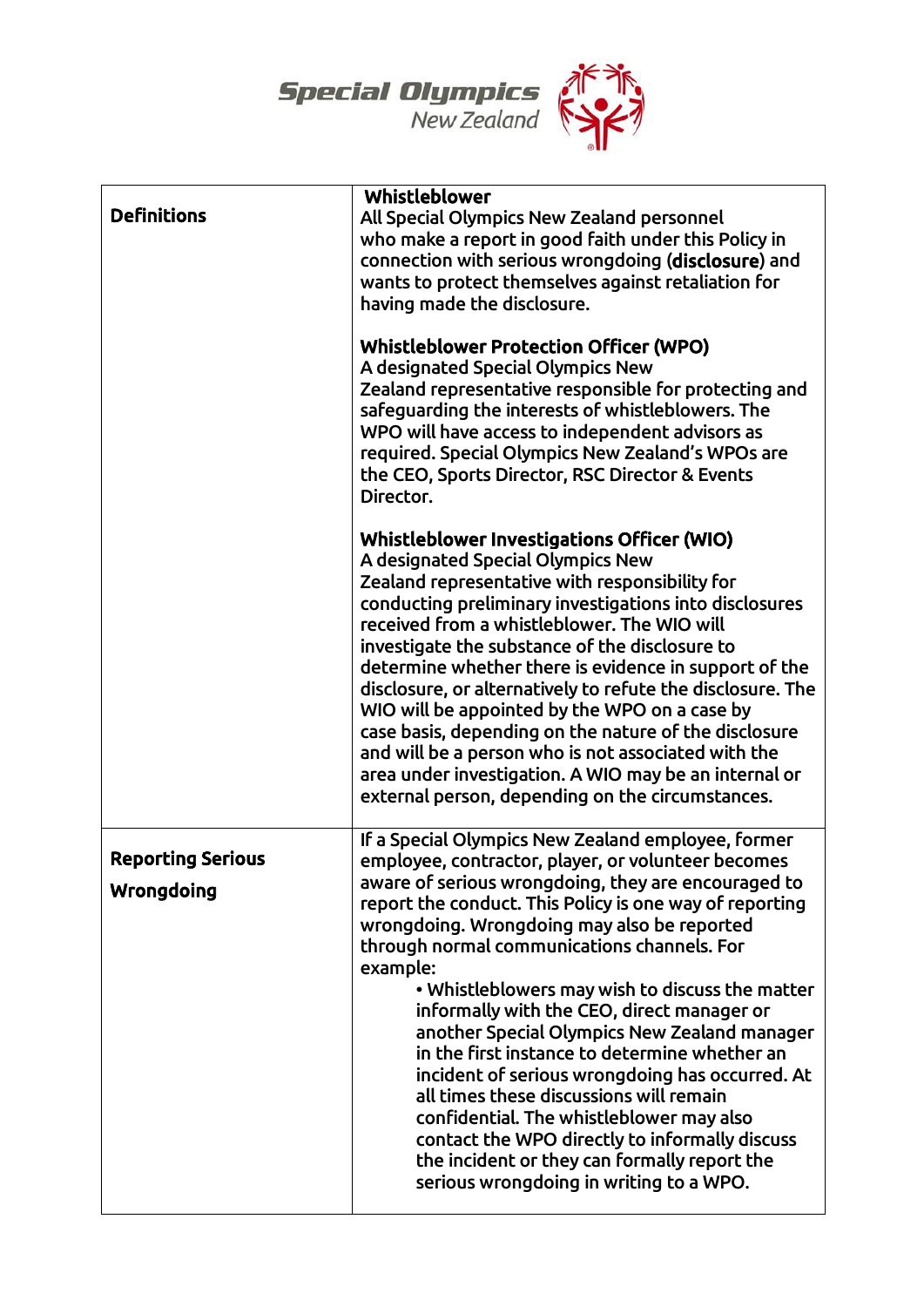

| What to include in your<br>disclosure? | You should include enough information to enable the<br>WIO to investigate the matter fully and fairly. If you<br>would prefer to remain anonymous, you may record<br>your concern or allegation in a way that does not<br>reveal your identity. However, providing details of your<br>identity and being available to participate in the<br>investigation can assist the WIO to ensure that the<br>suspected serious wrongdoing is able to be fully<br>investigated.<br>The type of information to include in your disclosure<br>is:<br>$\checkmark$ Names of people involved<br>$\checkmark$ Names of any witnesses<br>$\checkmark$ Date, time and location of incident(s)<br>$\checkmark$ Details of any proof (including relevant<br>documentation whether hardcopy or electronic)<br>$\checkmark$ Money or assets involved<br>$\checkmark$ How often this incident has happened<br>It is important that you keep the matter confidential<br>and do not discuss it with other personnel or potential<br>witnesses. This is to avoid any potential conflicts of<br>interest and/or so that if there is an investigation<br>about the matter later, those individuals would be able<br>to provide an independent account of events to the<br>investigator. |
|----------------------------------------|-------------------------------------------------------------------------------------------------------------------------------------------------------------------------------------------------------------------------------------------------------------------------------------------------------------------------------------------------------------------------------------------------------------------------------------------------------------------------------------------------------------------------------------------------------------------------------------------------------------------------------------------------------------------------------------------------------------------------------------------------------------------------------------------------------------------------------------------------------------------------------------------------------------------------------------------------------------------------------------------------------------------------------------------------------------------------------------------------------------------------------------------------------------------------------------------------------------------------------------------------------------|
| Investigation                          | All reports of serious wrongdoing will be treated<br>seriously and be the subject of a thorough<br>investigation with the objective of finding evidence<br>that either substantiates or refutes the allegations<br>made by the whistleblower. Investigations are<br>undertaken by the WIO who will respond to all<br>concerns raised and report to the WPO.<br>Following a report of serious wrongdoing, the<br>following procedure is followed:<br>• The WPO will provide the report to the<br>WIO.<br>• The WIO will review the report and<br>determine the appropriate process for<br>investigation and inform<br>the whistleblower and WPO. The WPO will<br>inform the whistleblower of how the<br>investigation will proceed.<br>• The WIO will determine what resources<br>are needed, such as assistance of other                                                                                                                                                                                                                                                                                                                                                                                                                                    |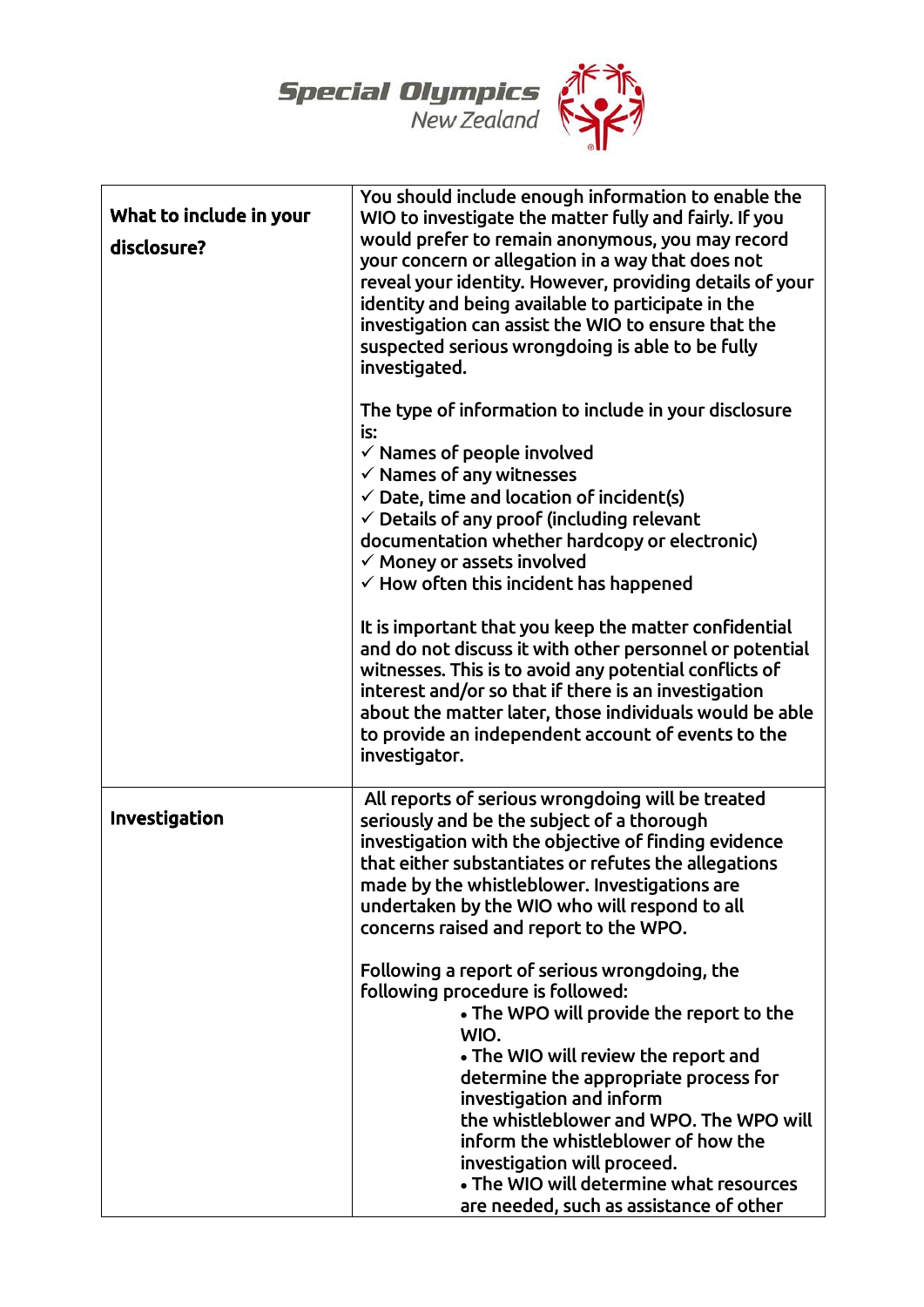



|                                                | personnel or external professional advice.<br>• The WIO will conduct the investigation.<br>• The WIO will prepare an investigation<br>report and provide this to the WPO and<br>CEO or, if relevant, Chair.<br>• The WPO will advise and debrief<br>the whistleblower on the outcome.                                                                                                                                                                                                                                                                                                                                      |  |
|------------------------------------------------|----------------------------------------------------------------------------------------------------------------------------------------------------------------------------------------------------------------------------------------------------------------------------------------------------------------------------------------------------------------------------------------------------------------------------------------------------------------------------------------------------------------------------------------------------------------------------------------------------------------------------|--|
| Reporting the<br><b>Investigation Findings</b> | The WIO will report their findings to the CEO who will<br>determine the appropriate response. The response will<br>include addressing any unacceptable conduct and<br>remedial action to prevent future occurrences of the<br>same behaviour. In the event of the CEO being the<br>subject of an investigation or allegation, the Chair will<br>determine the appropriate response.<br>Where allegations of serious wrongdoing made against<br>another person cannot be substantiated, that person<br>will be advised accordingly.                                                                                         |  |
| <b>Whistleblower Anonymity</b>                 | The identity of the whistleblower will be kept strictly<br>confidential by the WPO and WIO unless:<br>The whistleblower consents to disclosure<br>of their identity.<br>The disclosure is required by law.<br>Disclosure is necessary to prevent serious<br>risk to public health or public safety or the<br>environment.<br>Disclosure is necessary to ensure that a<br>fair process (natural justice) is followed in<br>relation to the disclosure.<br>Disclosure is necessary to protect or<br>enforce Special Olympics New Zealand's legal<br>rights or interests.<br>Disclosure is necessary to defend any<br>claims. |  |
| <b>External Disclosures</b>                    | In some circumstances, it may be appropriate to make<br>a disclosure to an external agency. For example, the<br>New Zealand Police. To make a protected disclosure,<br>you are required to use the internal process outlined in<br>this Policy unless:<br>you believe on reasonable grounds that<br>the CEO is or may be involved in the<br>serious wrongdoing;<br>you believe that the matter is so urgent<br>or there is some other exceptional<br>circumstance that would justify them                                                                                                                                  |  |